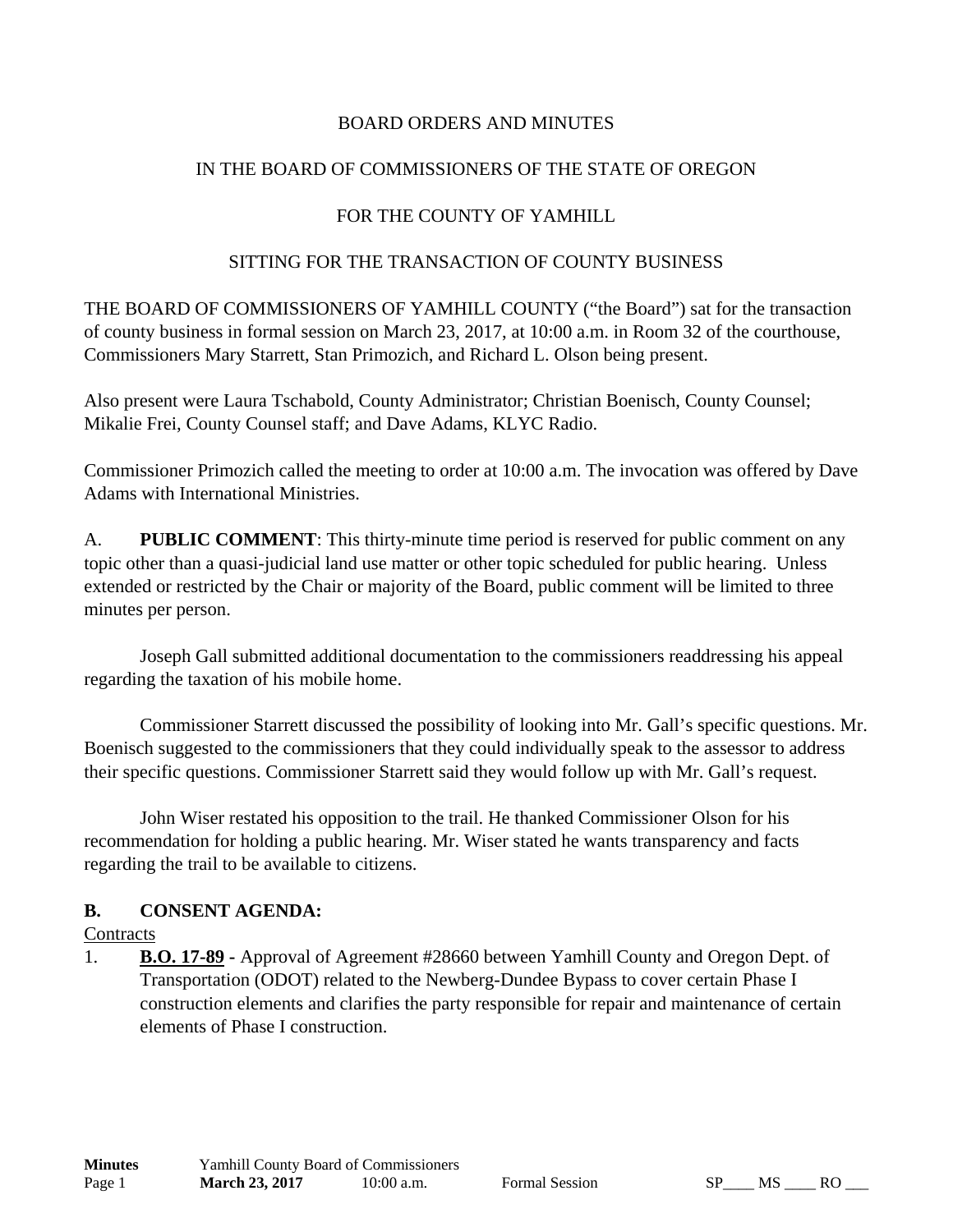- 2. **B.O. 17-90** Approval of Agreement #31885 between Yamhill County and Oregon Dept. of Transportation (ODOT) a right-of-way services agreement designating ODOT to perform necessary right-of-way services.
- 3. **B.O. 17-91** Approval of an agreement between Yamhill County and Brown & Brown of Oregon, LLC, provider, for insurance broker services, through June 30, 2022 and authorize the county administrator to sign the agreement and any broker of record letters necessary to transfer records to the new agent.

### **Committees**

4. **B.O. 17-92** - Approval of the following reappointments to the Employee Safety Advisory Committee:

- a. Reappoint Michelle Mathis to serve a three-year term expiring on March 18, 2020.
- b. Reappoint Gerritt Van Der Veen to serve a three-year term expiring on March 18, 2020.

Commissioner Starrett moved approval of the consent agenda. The motion passed unanimously, Commissioners Primozich, Starrett, and Olson voting aye.

- C. **OLD BUSINESS**: None.
- D. **OTHER BUSINESS** (Add-ons and non-consent items):
- 1. **B.O. 17-93** Consideration of the notice to proceed with the agreement between Yamhill County and Haworth, Inc. for demolition services previously approved by B.O. 16-266 and extension of the contract period to June 30, 2017.

Commissioner Olson moved to approve item D1. The motion passed unanimously, Commissioners Starrett, Primozich and Olson voting aye.

2. **B.O. 17-94** - Consideration of the adoption of a resolution for the transfer of appropriation authority and funds from Fund 80 (Insurance Reserve) to Fund 20 (Fair) in the amount of \$115,367.

Commissioner Olson moved to approve item D2. The motion passed unanimously, Commissioners Starrett, Primozich and Olson voting aye.

3. **B.O. 17-95** - Consideration of the adoption of a resolution for the transfer of appropriation authority and funds from Fund 80 (Insurance Reserve) to Fund 20 (Fair) in the amount of \$3,250.

Commissioner Starrett moved to approve item D3. The motion passed unanimously, Commissioners Starrett, Primozich and Olson voting aye.

| <b>Minutes</b> | Yamhill County Board of Commissioners |              |
|----------------|---------------------------------------|--------------|
| Page 2         | <b>March 23, 2017</b>                 | $10:00$ a.m. |